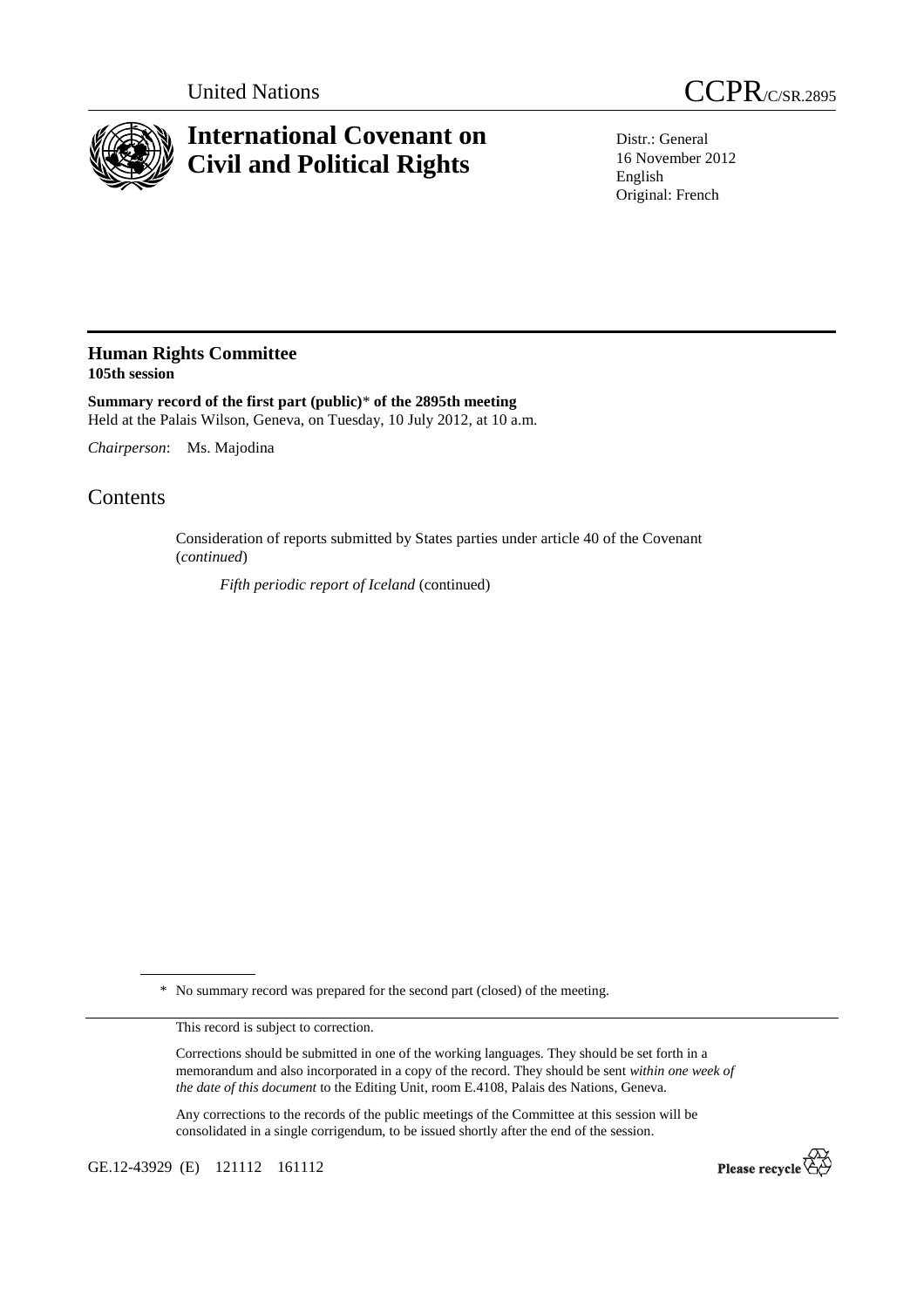*The meeting was called to order at 10 a.m.* 

 **Consideration of reports submitted by States parties under article 40 of the Covenant**  (agenda item 7) (*continued*)

*Fifth periodic report of Iceland* (continued) (CCPR/C/ISL/5; CCPR/C/ISL/Q/5 and Add.1)

1. *At the invitation of the Chairperson, the delegation of Iceland took places at the Committee table.* 

2. **The Chairperson** invited the delegation of Iceland to continue answering the questions posed by Committee members at the previous meeting.

3. **Ms. Hjaltadóttir** (Iceland) said that, the previous afternoon, some Committee members had indicated that it was difficult to follow her delegation's answers, which did not follow the order of the list of issues. After the meeting, the delegation had consulted the Committee secretariat, which had told it that conference services had edited the document, changing the numbering of the paragraphs without informing the delegation. Replying to a question raised the day before, she said that Iceland was giving consideration to adding discrimination against transgender persons to the offences set out in article 233 (a) of the General Penal Code.

4. **Ms. Bjarnadóttir** (Iceland) recalled that, in its decision on case No. 125/2000, the Supreme Court had invoked not just article 26 of the Covenant but also article 9 of the International Covenant on Economic, Social and Cultural Rights, the European Social Charter, and International Labour Organization (ILO) conventions. It had determined that the reduction in benefits for disabled persons breached article 76 of the Constitution.

5. In 2009, the Parliamentary Ombudsman had issued an opinion on the status of transgender persons concluding that administrative practice did not conform to the Constitution or to the international human rights instruments to which Iceland was a party; legislation on the rights of transgender persons had been adopted as a result.

6. As regards hate speech, the Ministry of the Interior had recently requested the Icelandic Human Rights Centre to review the national legislative framework in the light of international jurisprudence and best practices. The competent authorities would use the results of that study to strengthen the relevant laws.

7. There was nothing in domestic law requiring land to be granted without remuneration for places of worship but that was what had occurred in Reykjavik. Muslims had been authorized by the municipality of Reykjavik to build a mosque and an Islamic cultural centre. The length of the procedure was due to the city's changing politics: it had had four mayors in four years.

8. As for the implementation of decisions taken by the Gender Equality Complaints Committee, her delegation of Iceland would reply in writing at a later date. There were no specific sanctions for non-compliance with the new provisions of the Private Limited Companies Act No. 138/1994 designed to increase the numbers of women on company boards, but there were general sanctions that applied to all provisions of the law. As for the indicators used to assess the gender pay gap, the objective was to harmonize the criteria applied. Iceland had only one shelter for women, in Reykjavik. There had been one other; but because, anonymity had been difficult to maintain outside the capital, it had been seldom used and had had to close. According to the governmental organizations, immigrant women who suffered domestic violence were properly informed of their rights; to what extent that encouraged them to lodge complaints was difficult to say. There was a special shelter for female trafficking victims; the Government did not have statistics on the number of women it took in. As an example, five women, three of them foreign, had taken shelter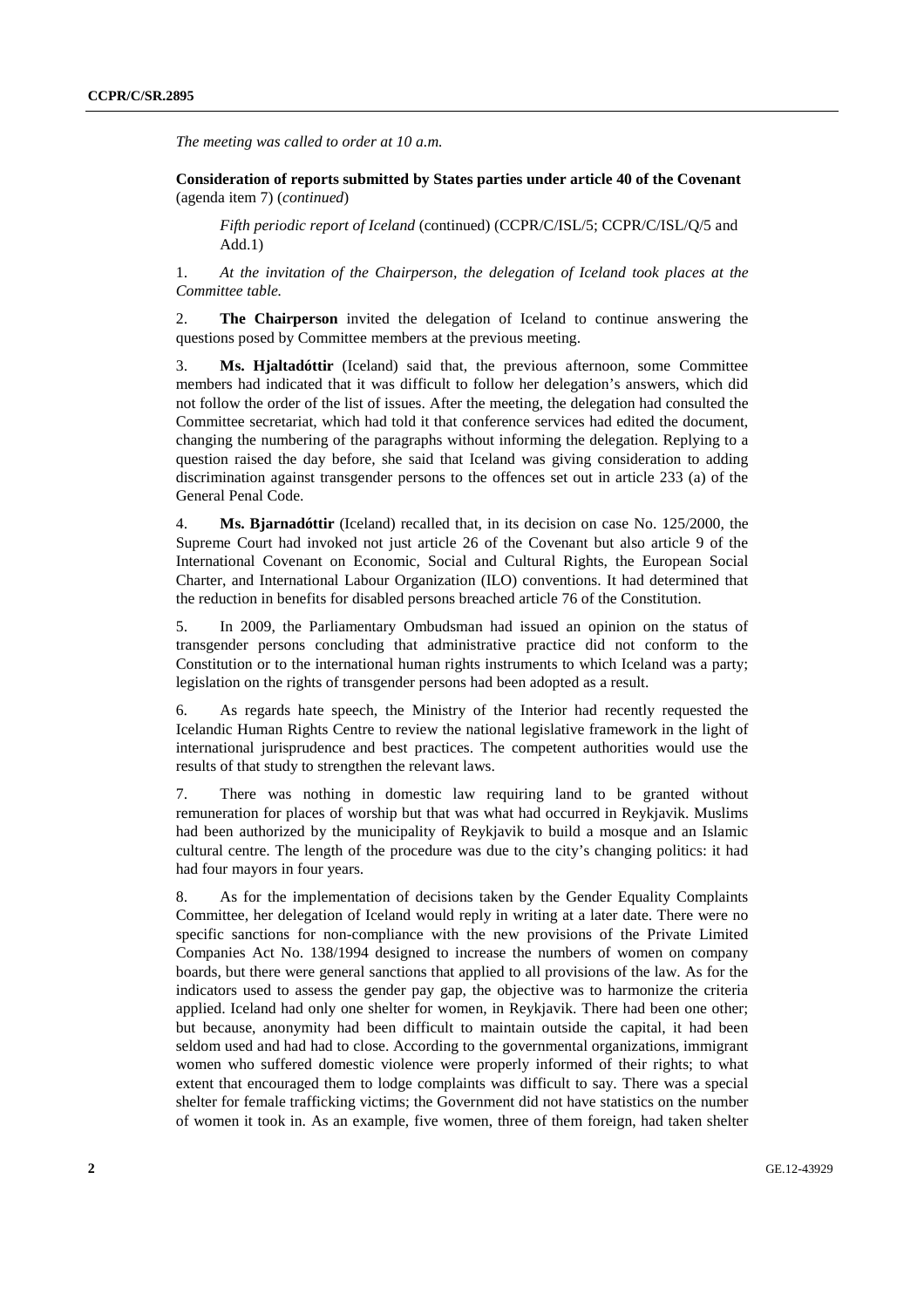there in the previous week. Only one had requested a permanent residence permit, which she had received. Her delegation would respond later to the request for statistics on prostitution and the ban on striptease shows.

9. Paragraph 102 of her country's report did indeed contain an error. A court could not order a suspect to be held in custody, when it was clear that the suspected offence would under the circumstances be punishable only by a fine or a suspended prison sentence. Any person taken into custody had access to the services of a doctor and a lawyer at any moment during the proceedings. He or she was also permitted to consult a priest or another representative of a registered religious organization. As for voting rights, the criteria established in article 4 of the Electoral Code applied to the right to stand for election, not the right to vote.

10. Many amendments had been made to the Foreign Nationals Act in 2010; they established a subsidiary protection scheme, more precise rules governing the granting of residence permits for humanitarian reasons, and protection for unaccompanied minors seeking asylum. Appeals by asylum seekers had suspensive effect. Asylum seekers whose cases were heard by the Directorate of Immigration had the right to be represented free of charge by a lawyer, for 15 hours in first instance and 5 hours in the event of an appeal. The intergovernmental group handling the matter would be putting forward to the Ministry of the Interior amendments to the Act that would favour a humanitarian approach. Foreign nationals needing emergency protection could obtain a residence permit on humanitarian grounds for one year. The permit could be renewed, and permit holders had the right to work. After four years they could request a permanent residence permit. The number of applications for asylum had more than doubled between 2009 and 2011, and the number of requests approved had risen from 8 to 14 during the same period.

11. The Ministry of the Interior had proposed an amendment to the Judiciary Act to temporarily increase the number of district court judges by five, and Supreme Court judges by three, so as to keep the judicial system working efficiently despite the increased number of criminal and civil cases resulting from the collapse of the banking system. Parliament had passed the bill in 2011. In May 2010, it had adopted the bill amending Judiciary Act No. 15/1998 that was mentioned in paragraphs 130 and 131 of the report.

12. The Ministry of the Interior had submitted to Parliament a bill amending the law on religious organizations so that non-religious organizations that fulfilled certain criteria could receive the same funding. The guide to the national mandatory education curriculum, adopted in 2011, authorized schools to excuse students who so requested from courses with religious content. The division of property between spouses in the event of divorce was governed by the Marriage Act, No. 31/1993, which was inspired by the Nordic model.

13. The Committee's concluding observations on the third and fourth periodic reports of Iceland had been translated into Icelandic and posted on the Ministry of the Interior website. The text of the fifth report was also on the site. The Ministry had held several seminars as part of the process of drafting a future national human rights plan.

14. **The Chairperson** thanked the delegation and invited Committee members to raise additional questions.

15. **Mr. Neuman**, alluding to the State party's compliance with the principle of nonrefoulement in the light of national security considerations, said that article 45 of the Foreign Nationals Act, No. 96/2002, seemed to suggest that the exceptions allowed in the Convention relating to the Status of Refugees, which applied in a general manner to asylum requests, were also applicable to subsidiary protection, meaning that there was no absolute protection against violations of articles 6 and 7. If that was so, and even if article 45 of the Act was not applied in that manner, the law should be amended as part of the forthcoming reform. Exceptions to the suspensive effect of appeals lodged by asylum seekers might also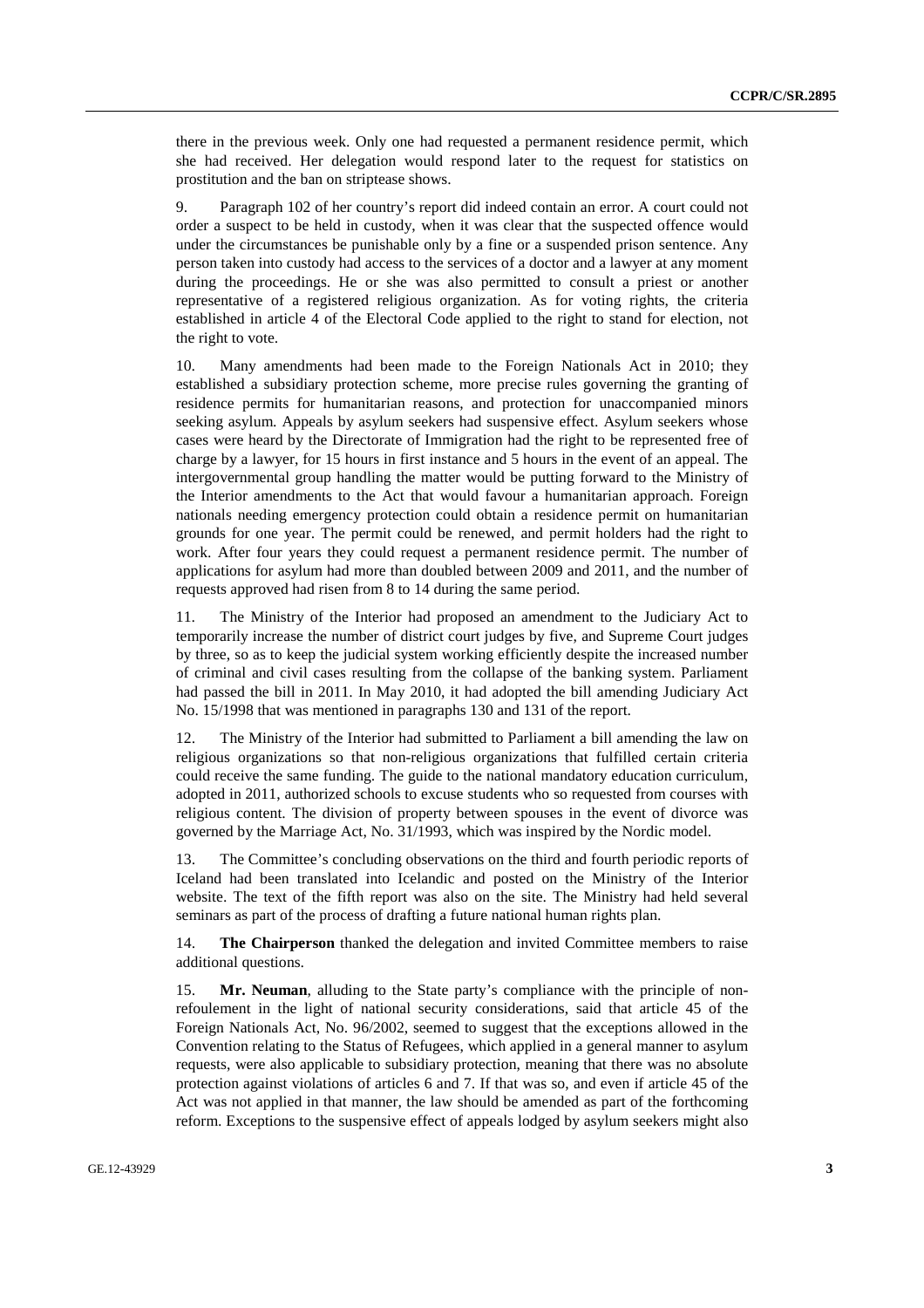raise concerns. In a large proportion of cases, Iceland left the decision on requests for asylum to another State, to which it sent asylum seekers, invoking the "Dublin" rule. Ever since the European Court of Human Rights had found fault with the asylum procedure in Greece, under which asylum seekers were sent home in application of the "Dublin" procedure, Europe had seemed to be aware that the asylum situation had grown less simple than when that sort of rule had been drawn up. Not allowing appeals to have suspensive effect could create a problem even in cases which on first glance looked simple. There might be good reasons for concluding that some countries applying the "Dublin" system — Greece was not the only one — were not safe. The lack of suspensive effect might then cause many problems. The free legal aid given to people whose asylum requests were being heard might not be enough, given the complexity of certain cases. He wondered whether judicial review of rejected requests for asylum or subsidiary protection was limited to procedural issues or also addressed the merits. A reform of the asylum procedure would be desirable.

16. **Mr. Iwasawa** requested more information on the Icelandic Human Rights Centre, which, according to the delegation, performed some of the functions of a national human rights institution while being a non-governmental organization. He asked what its functions were.

17. With regard to question No. 19 on the list of issues, he asked whether a temporary permit could be granted on a discretionary basis by the Directorate of Immigration and whether persons applying for permits could appeal to the courts. He noted with satisfaction that the State party planned to make use of the recommendations by Parliament to the Ministry of the Interior in drawing up a new foreign nationals act that would lay greater emphasis on humanitarian considerations.

18. On the circulation of information about the Covenant, he inquired what media coverage the Committee's Views on *Haraldsson and Sveinsson v. Iceland*, adopted on 24 October 2007, had been given. He asked whether judges and lawyers were given special training in international human rights instruments.

19. **Mr. Rivas Posada** asked why the steps taken by the State party to increase the number of judges in the district courts and the Supreme Court so as to cope with the growing number of criminal cases and civil suits resulting from the financial crisis and the collapse of the banking system were temporary. He welcomed the adoption and entry into force of amendments to the Judiciary Act, No. 15/1998, in particular the new procedure for nominating judges, which should help to strengthen judicial independence.

20. He understood the State party's interest in limiting the scope for appeal to a higher court by persons convicted of minor offences, so as to avoid overloading the judicial system. However, that meant that the State party was not fully applying the provisions of the Covenant; article 14, paragraph 5, allowed for no exception to the right of all persons found guilty of an offence to have their conviction and sentence reviewed by a higher court.

21. He asked what criteria the State party applied to grant the same funding to religious organizations as to the Evangelical Lutheran Church, and how it was ensured that nonreligious organizations received the same treatment. Lastly, regarding the division of property between spouses in the case of divorce, he asked what the "Nordic model" was.

22. **Mr. Bouzid** noted with interest that there was no army in Iceland, and no military courts.

23. **Mr. Fathalla** asked who had the authority to exempt a student from religious instruction and whether all requests for exemption were assessed using the same criteria. He also wondered whether, in the absence of specific criteria, the fact of practising a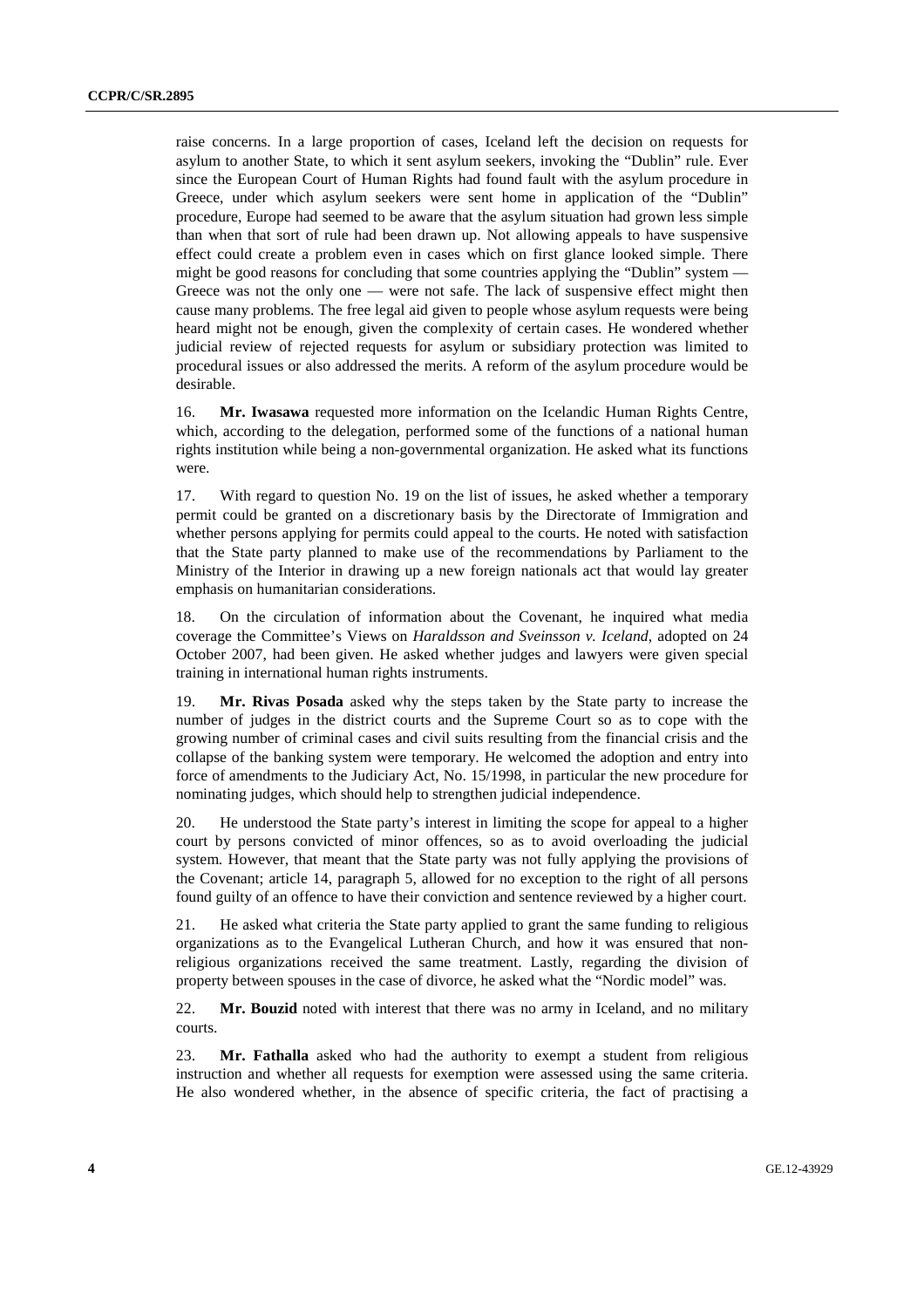religion different from the one being taught was deemed sufficient reason to grant an exemption.

*The meeting was suspended at 11 a.m. and resumed at 11.25 a.m.* 

24. **Ms. Hjaltadóttir** (Iceland), responding to members' questions, confirmed that the Views adopted by the Committee on communication No. 1306/2004 had attracted extensive media coverage in Iceland. There were plans to give judges more training in several areas. The number of judges had been increased temporarily so as to cope with the cases arising from the banking crisis of 2008.

25. **Ms. Bjarnadóttir** (Iceland) explained that the Icelandic Human Rights Centre carried out some of the functions of an independent national human rights institution answering to the Paris Principles: it prepared parallel reports for all the United Nations human rights bodies, and analysed the conduct of the Government with a critical eye. The Government and administration attached great importance to the Centre's advice and experience with strengthening the human rights protection system. Iceland was contemplating accession to the Convention on the Rights of Persons with Disabilities, which required the establishment of an independent mechanism to monitor implementation; the Ministry of Welfare had recently published a report on the best means of going forward.

26. Replying to questions about the expulsion of foreigners, she observed that the law had evolved considerably, largely as a result of the recommendations made by the Committee during its consideration of the fourth periodic report. The Government awaited with interest the Committee's next views and recommendations for improving the asylum procedure. As for the principle of non-refoulement, it was an essential element of the current law. It was true that Iceland had sent three asylum seekers back to Greece. After the decision of the European Court of Human Rights finding fault with the asylum procedure there, Iceland following the example of Norway, had stopped returning asylum seekers to Greece. It was Iceland's way to draw inspiration from other Nordic countries with greater administrative resources. With regard to legal aid for asylum seekers, the Government covered the cost of 15 hours in first instance and 5 hours on appeal, and a margin of discretion was possible in cases where the procedure took longer. As for appeals against denial of a residence permit, it was true that they addressed procedural, not substantive matters. However, when a decision was overturned, the Directorate of Immigration was obliged to review the entire dossier. In reply to the question about the increase in the number of judges (No. 20 of the list of issues) she said that the reform of the Judiciary Act had undeniably strengthened the independence of the judiciary.

27. As for freedom of conscience and religion, it was true that schools weighed only the reasons given by parents for not wanting their children to attend mandatory religion courses; no request for exemption had been refused. The Ministry was nevertheless drafting guidelines so as to avoid possible differences of approach.

28. As for the division of property in the event of divorce, property held in common was almost always split equally. Rare exceptions were made for couples without children in cases where the marriage had lasted less than two years, and there was a large difference, between the fortunes of the spouses.

29. Replying to the question about limitations on the right to appeal, she drew attention to paragraphs 56 and 57 of the fifth periodic report, which mentioned a finding by the European Court of Human Rights, that inability to appeal against the mild punishment they had been dealt did not constitute a violation of the plaintiffs' rights under article 2 of Protocol No. 7 to the European Convention for the Protection of Human Rights and Fundamental Freedoms. Her Government would of course take note of any recommendation from the Committee on that subject.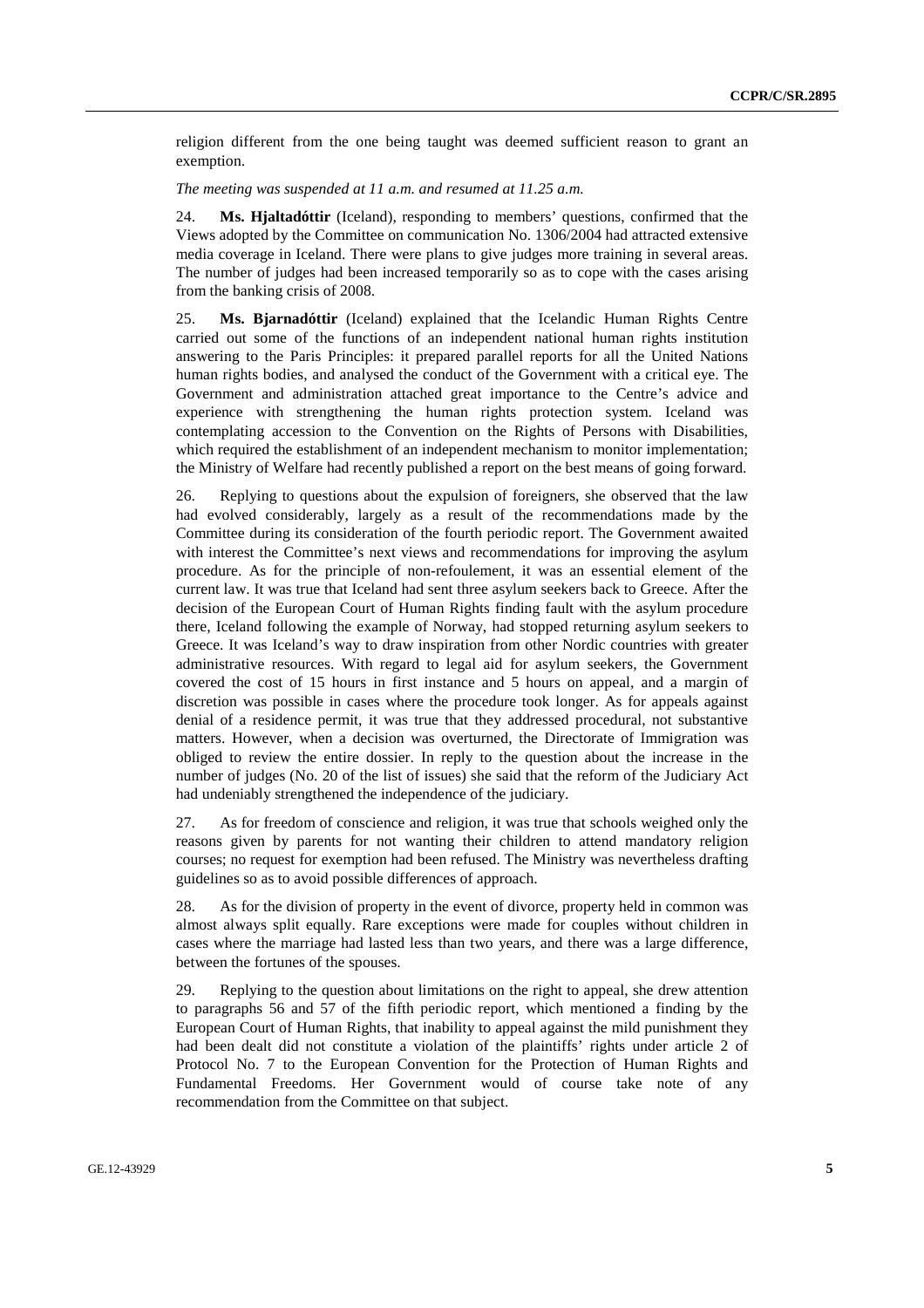30. **The Chairperson** thanked the Icelandic delegation for its replies. She asked Committee members to raise further questions if they so wished.

31. **Mr. Flinterman** asked for more detail on the reformed procedure for nominating judges, described in paragraphs 130 and 131 of the report; he was astonished that the Minister of Justice still retained the prerogative not to accept the choice of the selection committee.

32. **Ms. Hjaltadóttir** (Iceland) said that the Minister of Justice was obliged to follow the recommendations of the selection committee unless authorized by Parliament to do otherwise. To date, that circumstance had never arisen.

33. **The Chairperson** invited the head of the delegation of Iceland to make a final statement.

34. **Ms. Hjaltadóttir** (Iceland) thanked the Committee for the very fruitful dialogue that had just taken place. The recommendations of treaty bodies had a direct impact on human rights policy in Iceland, and for the first time in the history of the country, the Government had undertaken, in its statement of general policy, to adopt an action plan for human rights (which would be submitted to Parliament in October 2012), and to incorporate all human rights instruments into domestic law. There had been progress: the adoption of a law on the rights of transgender people, in June 2012; the ratification of the Council of Europe Convention on the Protection of Children against Sexual Exploitation and Sexual Abuse (Lanzarote Convention), and the resulting amendment to the Penal Code; provisions against hate speech in the Media Act; the joint scheme by the ministries of the interior, welfare and education to raise awareness of violence against children; the ratification of the Council of Europe Convention on Action against Trafficking in Human Beings, in February 2012; the thorough revision of the provisions of the Foreign Nationals Act dealing with asylum seekers, in 2010; and a new bill giving non-religious organizations the same registration and funding rights as religious ones.

35. Her Government was nonetheless aware that significant progress remained to be made in a number of areas, as the Committee had pointed out. Some changes, such as the recasting of the asylum procedure, had already been scheduled. Iceland planned to redouble its efforts to combat violence against women and children, reduce the pay gap between men and women, combat trafficking in human beings, reduce the time it took to handle asylum requests, and better apply the law so that all would enjoy the same rights and the same protection. Its tools would be awareness-raising, education and punishment. In the latter case, the Ministry of the Interior would strive to tighten the links between each stage of the process from initial investigation to incarceration, with a view to improving the implementation of laws and human rights protections. The lack of recent statistics in all areas would also be remedied. The Government intended to put the lessons learned from its dialogue with the Committee to good use, and would be eager to inform it of the results obtained.

36. **The Chairperson** thanked the delegation for the constructive exchanges and noted that Iceland had made significant progress since the consideration of its previous periodic report. She applauded efforts to make gender equality a reality. The full implementation of the Gender Equality Act of 2008, and a consequent improvement in the situation of women, not only in law but also in practice, would be welcome. The pay gap between men and women in Iceland was the narrowest in the world; even so, there was room for improvement. As for the protection of children's rights, legislation had been significantly amended but the sexual abuse of children still went unpunished too often.

37. It was regrettable that the Covenant was not yet fully incorporated into domestic law, despite numerous recommendations from the Committee to that effect. The Committee also felt that Iceland should again ponder the validity of its reservations to article 10,